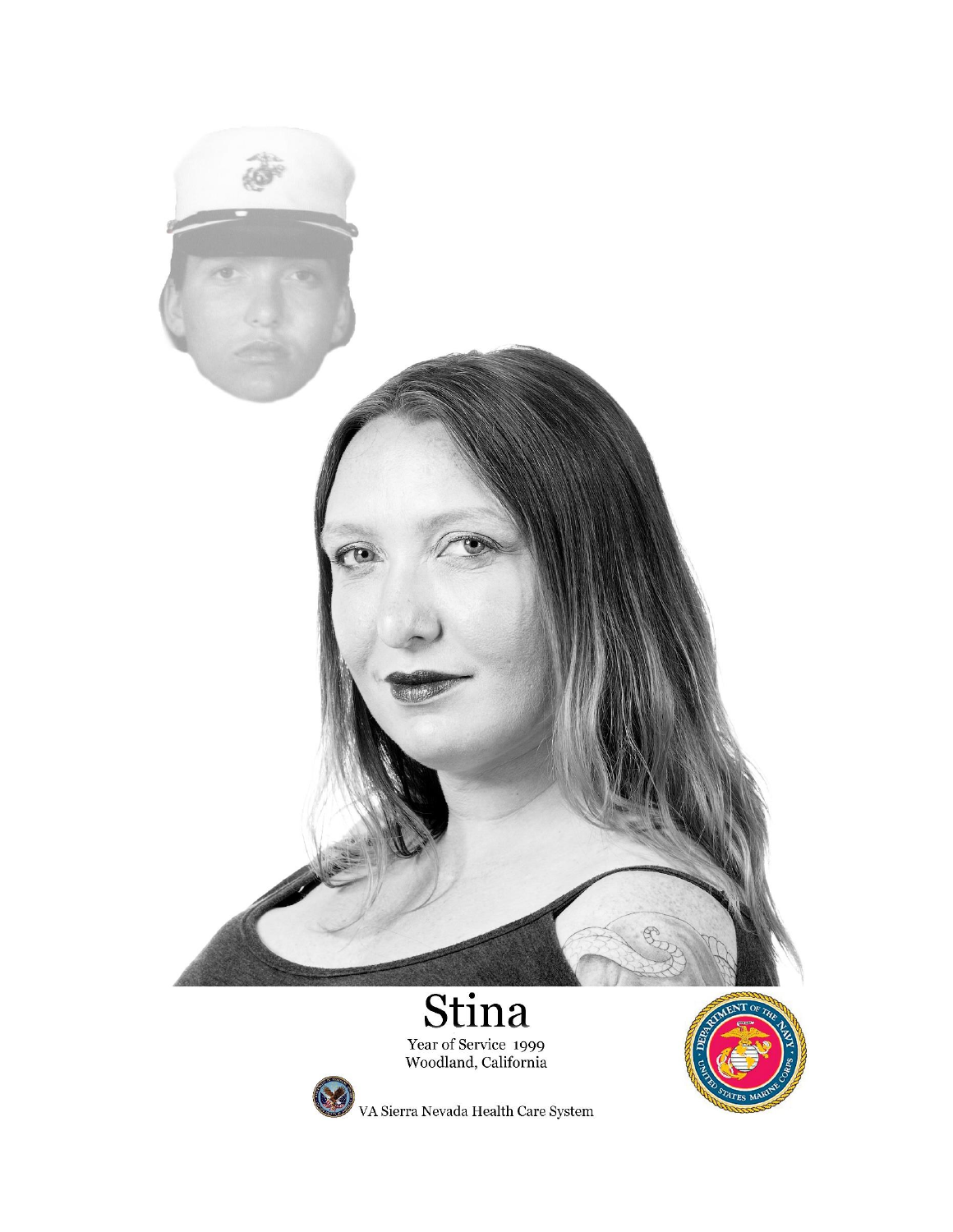

### My Life My Story





## **UNITED STATES MARINE CORPS**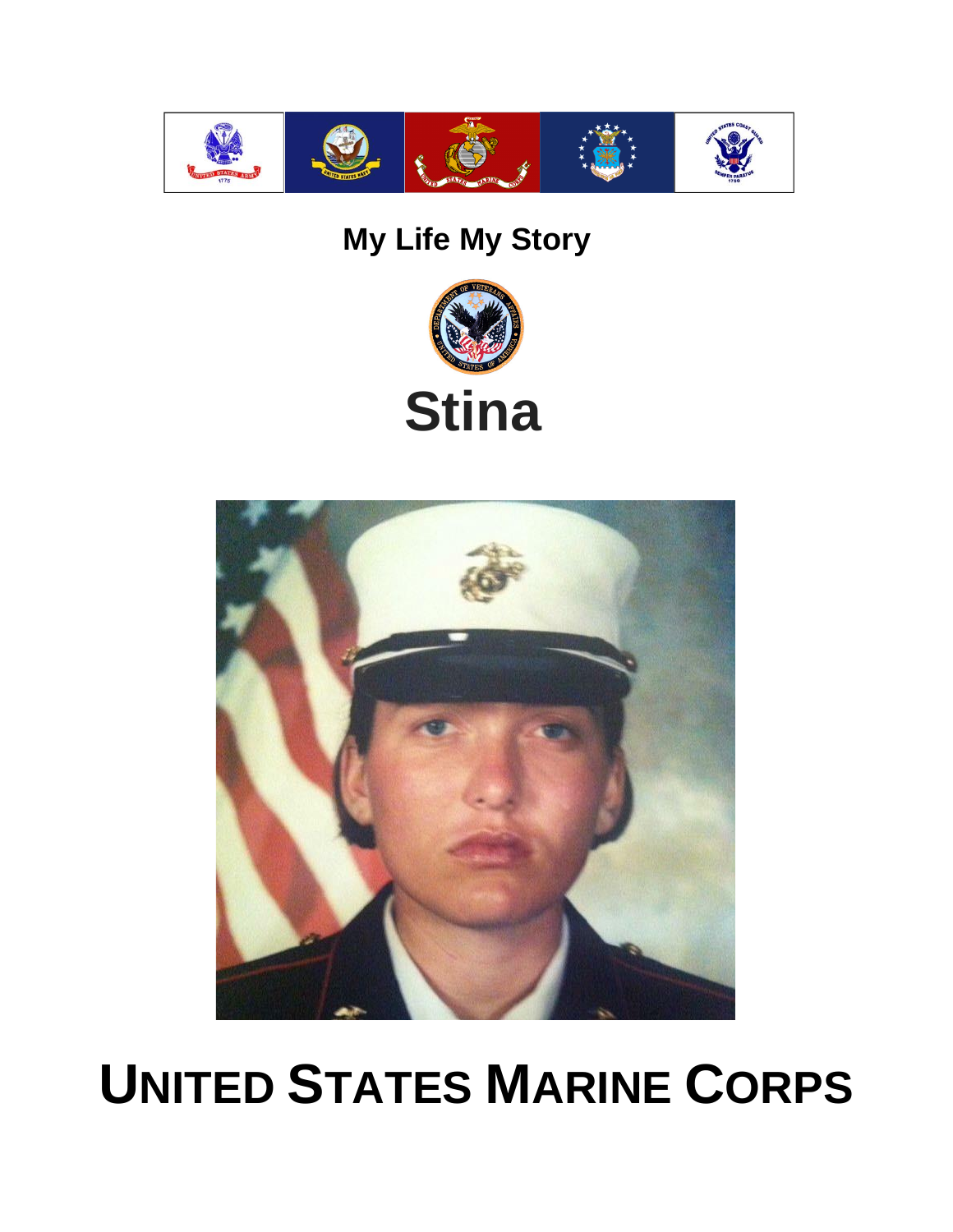I was born in southern California in 1981. I moved with my mom to my grandparents' house in Dixon, California. After that, we moved to Dunnigan, which is in the greater Sacramento area. I was there from age five to fifteen. At fifteen, my family moved to Woodland, California where I attended high school.

A Marine Corps recruiter called. After speaking with him, I decided that I wanted to graduate early and get out of my parents' house. I actually had my recruiter at my eighteenth birthday party in January, which did not go over well with my family. That is when I signed my paperwork. I had signed up for the MOS of Crash Fire Rescue.

I left for boot camp at Parris Island, South Carolina in March 1999. It was the first time I had been on a plane. I was up there thinking, "What have I done?" I couldn't turn around because I was on a plane. It was a last-minute thought, "Did I make the wrong decision? Do I really want to do this?" My grandparents were going to send me to art school, and here I am doing this. I wanted to go into film, photography, and things like that. They bought me a camera for Christmas. They were going to finance me going to San Francisco's Academy of Art; but I said, "I want to leave now."

Boot camp was really good in the beginning. I had run track in high school, and I had a black belt in karate. I was really fit. Then, I started feeling like I was in trouble all the time.

In boot camp, I started getting weaker. I started falling behind, I couldn't do my pull ups, and I fell from the Alpha running group to the Charlie group. I was really slow and lethargic. I wasn't getting stronger like I should have been. I was getting weaker and weaker. I didn't know what it was. I didn't think to tell anyone. I thought, it was just me. I didn't think there was anything medically wrong. I just kept doing my thing. That caused me a lot of grief. They thought I was just being lazy, but I was literally getting weaker. I felt as if I couldn't catch a break.



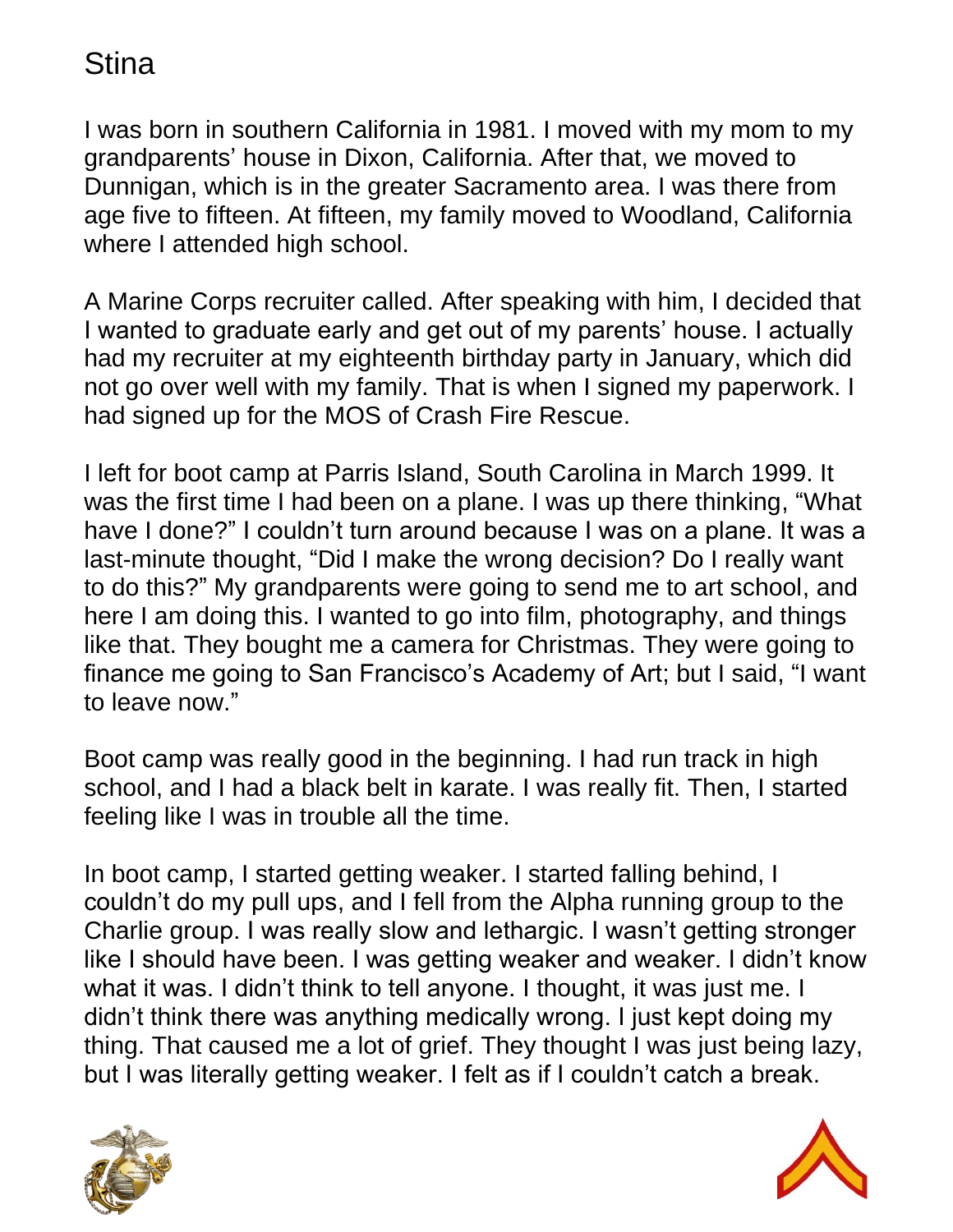When we did the Crucible, I had to fall out because my hip gave out, and I couldn't take another step. They let me finish boot camp. I graduated and got my Eagle Globe and Anchor. I was officially a Marine. It actually was the same day that my high school was graduating.



I went home on boot leave and got recruiter duty, which was nice because I was still limping a lot. When I went to medical in boot camp, they didn't take any x-rays. They just said, I probably had a stress fracture. "Here is some ibuprofen. Good luck."

On the 4<sup>th</sup> of July, I had to fly back to North Carolina because I was to check in on the  $5<sup>th</sup>$ . I ended up running into a bunch of other Marines that had to check in on the  $5<sup>th</sup>$  also. We were all going to hang out and party for the 4<sup>th</sup> of July. That was a terrible choice. I was assaulted by another Marine.

We checked in the next day at Camp Geiger for MCT. We were busy, and for the most part they kept us segregated. During our Night, Land, Navigation training while it was raining, my partner grabbed on to me and pulled me down into the bottom of an empty foxhole. My bad hip from boot camp was the same leg that took all the weight into the foxhole.

My company commander picked me up and carried me out of the foxhole. It hurt so bad; he had me piggy-back style and was jogging with me. I ended up going to the Physical Conditioning Platoon and tried to rehab. It was a down time for me mentally.



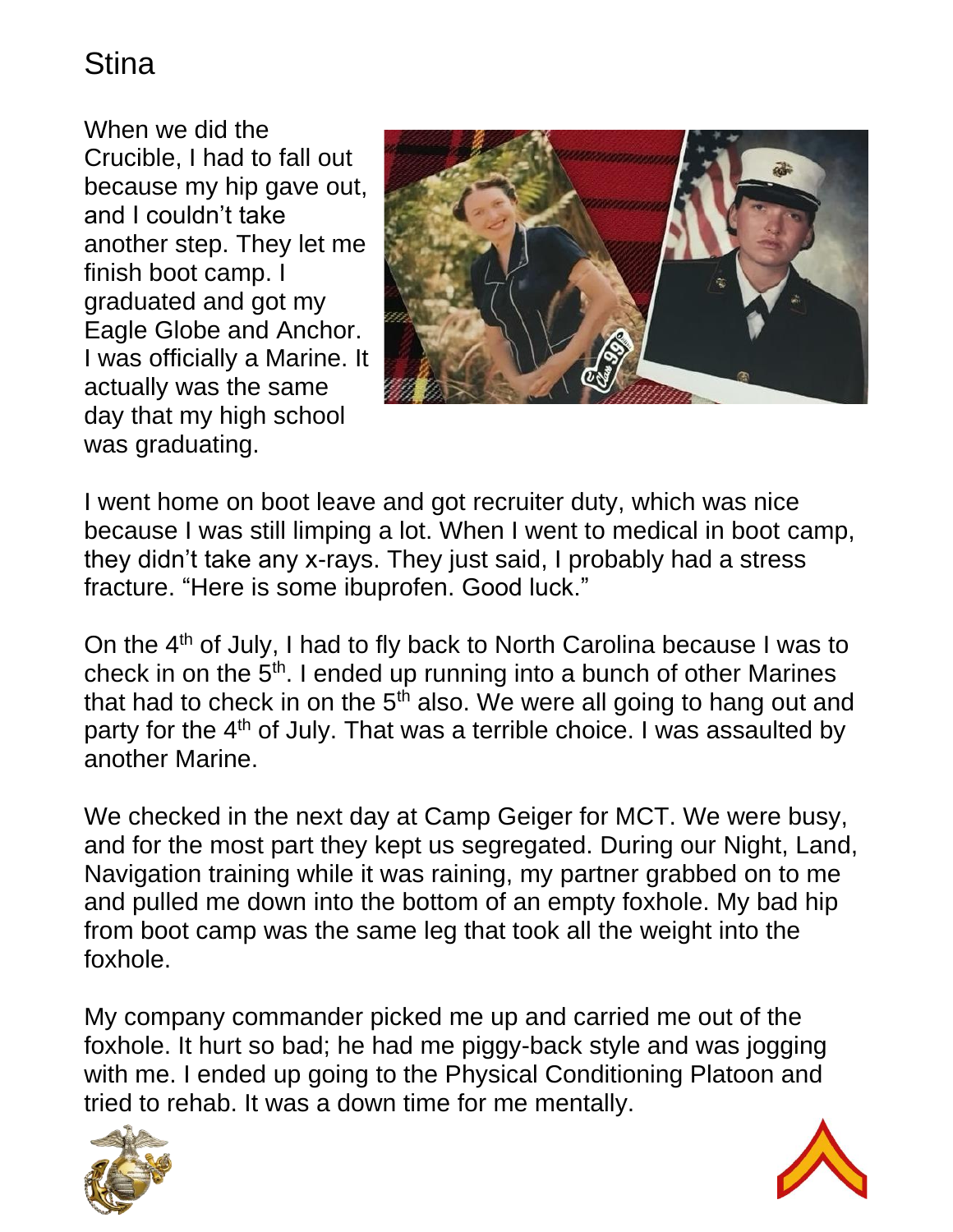I had time to think about what had happened. I hadn't reported the assault. The environment didn't allow me to. I could have reported it, but it would have ended badly for me. You hear stories about other women who reported things and ruined their careers. Many years later, I did receive acknowledgement and compensation for the assault.

I'm the kind of person that has the mentality that once I start something, I will finish it. I had some bad things happen, but I still wanted to make the Marine Corps a career. That was my goal.

I went home on medical leave to heal my hip. I couldn't figure out why I was still so weak. My grandfather took me to Travis Air Force Base where they ran a full blood panel and some x-rays. They found that I had some degenerated disks and a thyroid problem. When I was at the rifle range in boot camp, I was working in the butts. Someone pulled the target down on my neck causing neck issues and migraines. The untreated thyroid problem was making me weak. I got treated for that which was helpful.

My Marine experience hadn't been great. I kept having stuff happen to me. It was all coming at me. I felt like the universe was saying, "You don't need to be here." I had given up. It was frustrating and heartbreaking. I didn't want to be there anymore. I had missed my MOS, and I didn't feel safe. I wasn't getting better.

My military stint was very short because of everything. In December 1999, I was honorably discharged under medical conditions and meritoriously promoted to E2.

In PCP (Physical Conditioning Platoon), I had met this guy. He got discharged before me and lived in Connecticut. He asked me to marry him and I said, "Yeah, nobody has ever asked me before, so let's do this." When I was discharged, I flew to Rhode Island and got a bus ticket to Connecticut.



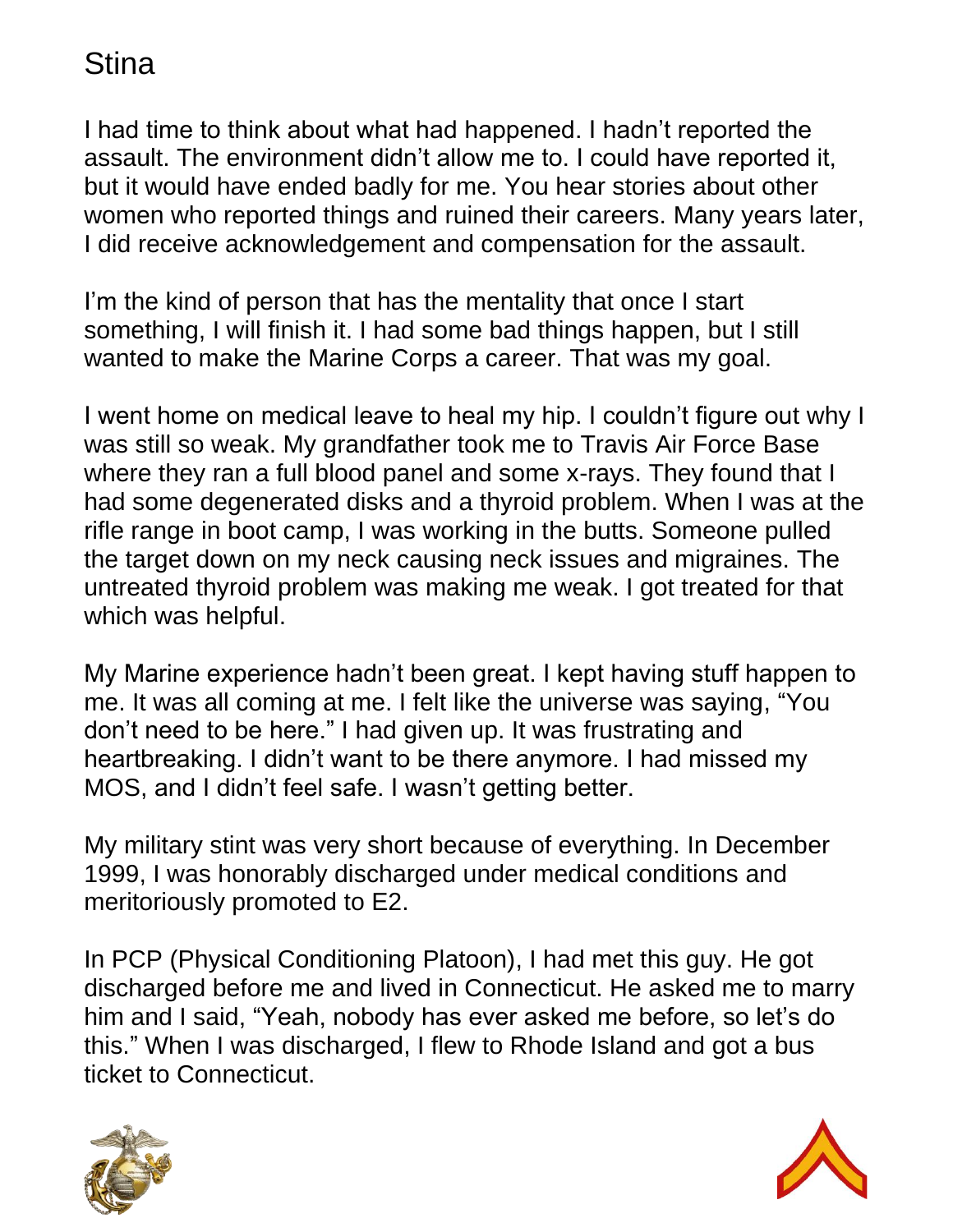When I finally get into Waterbury at ten o'clock at night, his parents had to picked me up because he was at work and couldn't get me. After work, he came to get me, and we went to his little apartment. I had never been in snow before. All my clothes were for California. I was there until May; and I decided that I was going back to Woodland, California and asked if he was coming with me. We were there for about a year and then, we broke up. We never got married.

I stayed with my folks for a time. I tried working; but after I left the military, I went down a self-sabotaging path. I was self-medicating which is probably why the relationship didn't work. We both got into drugs and alcohol. I had chronic migraines. I could find jobs, but I struggled keeping them.

I wanted to keep going down the path that I planned in the military. I went to the Solano College Fire Academy in Fairfield, California in 2002. I struggled, but I graduated. My health issues kept getting in the way. I am a certified firefighter, but I can't do anything with it.

I kept doing odd jobs, but my work history wasn't good. I tried going to school and had some of the same issues. My parents thought I was a screw-up which was fair because I was screwing up. They just didn't dig any deeper to understand the why. I assumed they thought they'd raised me better than that**.** 

I was flailing a lot. I got into a bad marriage in 2003. I had my two babies, daughters, and started counseling. I was able to leave that marriage in 2009. It was a toxic relationship. He was a raging alcoholic; I had stopped partying because I had babies to raise.

I had to get myself together. I left with my kids and my dog. I left everything behind. I moved in with a girlfriend in Sacramento. Now, what do I do? I'm a single mom with two kids and practically homeless. I looked at my options, and there was Voc Rehab. They gave me their aptitude test, and I received great scores.



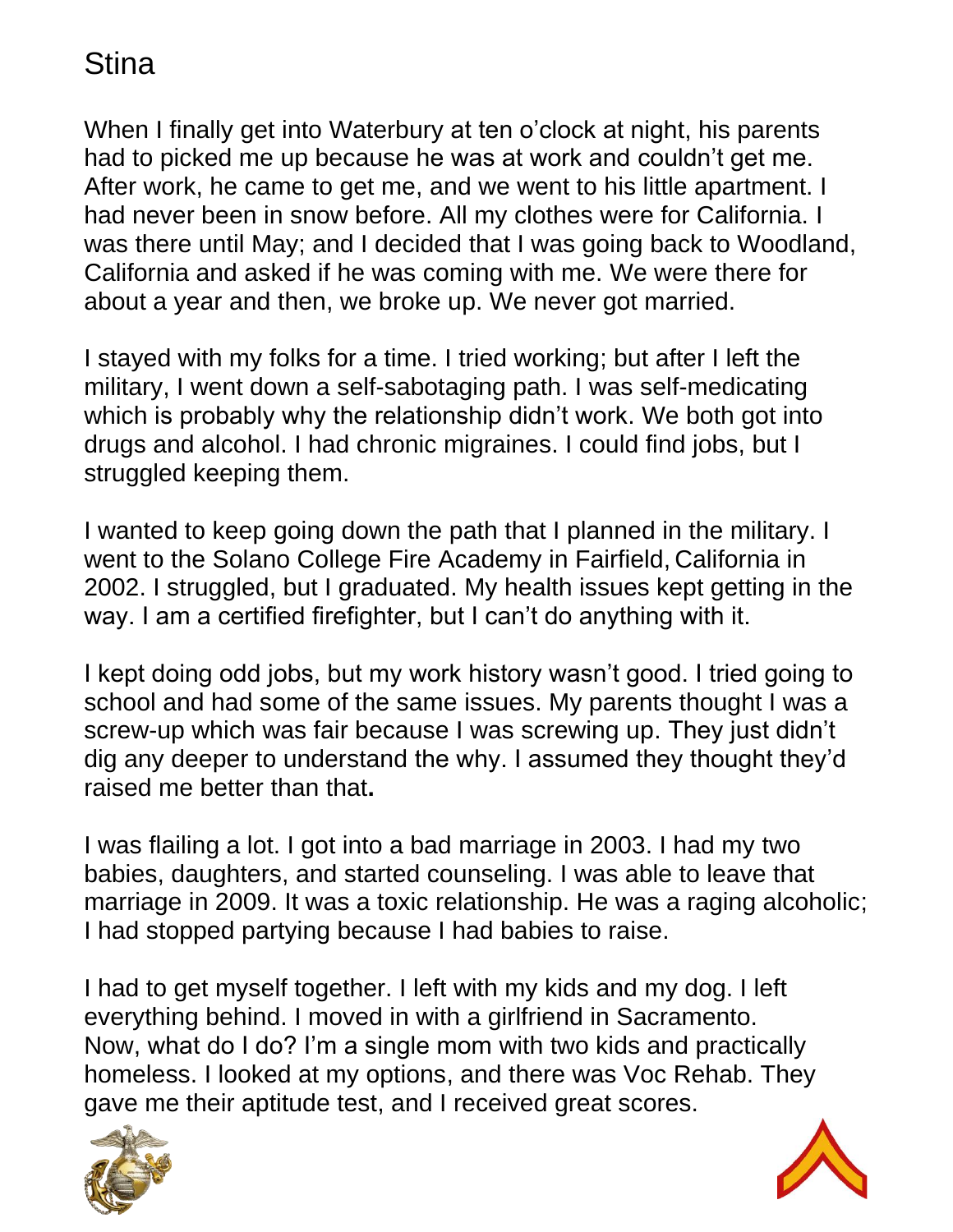Given my medical conditions, they told me they wouldn't set me up for failure. My health issues wouldn't grant me success in a "real job." They wanted to know what fun for me was. I said, "I like photography." Ok, let's do that. That is how I got back into photography. It's what I think I was meant to do and what I'm doing now.

I went to SAC City College, but I didn't finish my schooling because of my health issues. Photography teachers just wanted me to turn in photos, but my math teachers liked you to be in class. I get migraines three or four times a week. I haven't found a good remedy. I am sensitive to the side effects of treatments. If there is a side effect, I will probably get it; so, I'm limited in my treatments.

I am trying to get in the Reno photography market. It's a challenge. I'm the new kid in town, but I am meeting people. My art is my therapy. That's how I process what's going on in my head. I'm not very good at articulating that. Words don't match what is happening. Anytime when I'm in crisis, that's when I do my best work. That's when I am inspired. Weddings and portraits are how I make money.

I am limited in the art field on what can sell because my work is dark. It's not still life or puppies. It's a darker mood because that is where it's coming from. I know there is a market for it, I just don't know where it is. I'm making it work. Originally, I wanted to go off and work as a photojournalist, but I have kids. It wouldn't be fair to the kids or worth it.

What's really important for care providers to know is that we need to be heard. I had several doctors who tried to diagnose my migraines and put me through the medications that I had already tried. Finally, my third doctor heard me.

I think that's a common problem throughout the medical profession, not just the VA. Hearing the patient makes all the difference. I felt validated. That was huge.